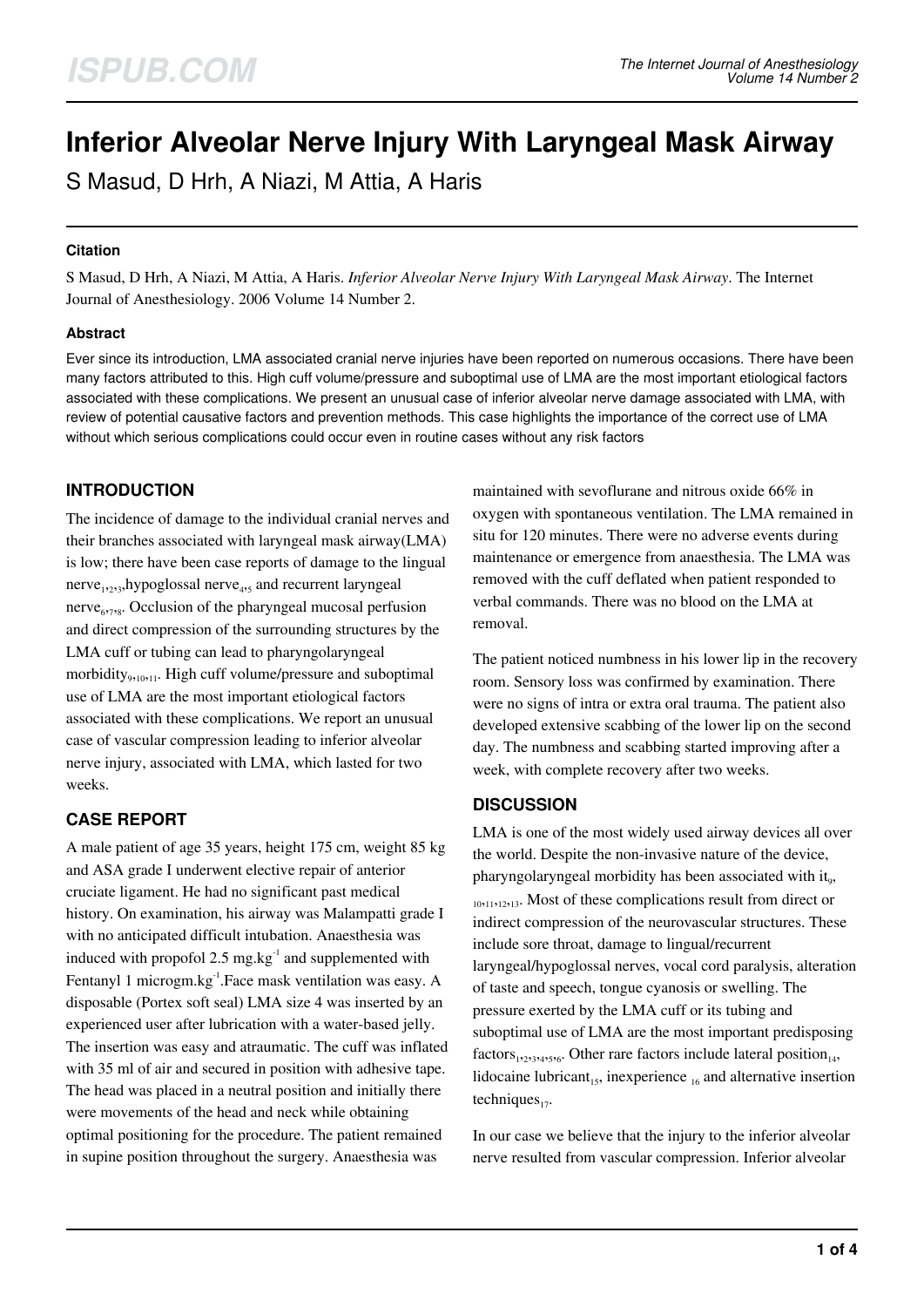nerve is the largest branch of mandibular nerve and travels immediately posterior to the lingual nerve initially and then along with the inferior alveolar vessels between the sphenomandibular ligament and the ramus of mandible. The nerve traverses the mandibular canal and divides into 2 branches. The inferior alveolar nerve lies superficially between the last molar tooth and the ramus of the mandible. An anaesthetic block at this site leads to numbness of the lower lip. We believe that the compression occurred at this particular point. This also explains as to why the lingual nerve was spared.

In our review, multiple factors were identified which could have led to the injury. These were, use of maximum volume of air for cuff inflation, use of nitrous oxide, movement of head and neck during surgical positioning, inappropriate size of the LMA, unregulated cuff pressure and inappropriate securing method.

We inflated the cuff with 35 ml of air, which is the maximum volume for LMA size  $4<sub>13</sub>$ . The cuff should ideally be inflated to achieve an intra cuff pressure of 60 cm  $H_2O_{18}$ or just seal pressure $_{19}$ . The inflation amounts mentioned for a given size of the LMA are the maximum inflation volumes. Frequently, only half the maximum volumes are sufficient<sub>20</sub>,  $_{21}$ . Inflation of the mask with the maximum amount of air, the cuff becomes more rigid and thus becomes less adaptable to the various contours of the pharynx<sub>9</sub>,  $_{20}$ 

This can led to pharyngeal mucosal ischemia and malpositioning that is the cuff sitting in the oral cavity.

When nitrous oxide is used<sub>22</sub>,  $_{23,24}$ , it is always recommended that the cuff pressure should be periodically checked and gas intermittently withdrawn to maintain "just seal pressure". It has been shown that the pressure exerted by the cuff is not evenly distributed<sub>25</sub>. Moreover, the pressure exerted on the pharynx by the non inflatable portions of the LMA i.e. back plate and tubing cannot be measured and hence overlooked.

The selection of size and the securing method of the LMA might have been a considerable factor as well. We used a size 4 LMA in our case. There is evidence by randomized controlled studies and recommendations by the instruction manual to use the size 5 LMA in male adults and size 4 or 5 in female adults  $_{11,13,26}$ . If the size of the LMA is too small, there is increased chance of malposition and overinflation of the cuff in an attempt to attain the maximum seal  $_{9,13}$ . However there is a widespread tendency for anaesthetists to use size 4 for males and size 3 for females<sub>26</sub>. We did not

follow the procedure as given by the manual while securing the LMA. This could also have led to displacement of the LMA.

Cranial nerve injuries associated with the use of LMA are well established but rare complications. These usually present within 48 h of surgery and resolve spontaneously

over a period of weeks or months. Unless there is a strong suspicion, they might go unnoticed and be attributed to other causes.

In summary, we report the first case of transient injury to the inferior alveolar nerve due to vascular etiology, causing scabbing and numbness of the lower lip. Despite the low incidence of cranial nerve injury associated with the use of LMA, vigilant adherence to the evidence based medicine and recommendations by the manufacture's instruction manual can prevent such complications.

## **References**

1. wigg S, Brown JM, William R. Swelling and cyanosis of the tongue associated with use of a laryngeal mask airway. Anaesth Intensive Care 2000;28:449-50

2. Wynne JM, Jones KL. Tongue cyanosis after laryngeal mask airway insertion. Anesthesiology 1994;80:1403 3. Laxton CH, Kipling R. Lingual nerve paralysis following the use of the laryngeal mask airway. Anaesthesia 1996; 51: 869-70

4. Nagai K, Sakuramoto C, Goto F. Unilateral hypoglossal nerve paralysis following the use of the laryngeal mask airway. Anaesthesia 1994; 49: 603-4

5. King C, Street MK. Twelfth cranial nerve paralysis following use of a laryngeal mask airway. Anaesthesia 1994; 49: 786-7

6. Lowinger D, Benjamin B, Gadd L. Recurrent laryngeal nerve injury caused by a laryngeal mask airway. Anaesth Intens Care 1999; 27: 202-5

7. Inomata S, Nishikawa T, Suga A, Yamashita S. Transient bilateral vocal cord paralysis after insertion of a laryngeal mask airway. Anesthesiology 1995; 82: 787-8

8. Brimacombe J, Keller C. Recurrent laryngeal nerve injury with the laryngeal mask. AINS 1998; 34: 189-92

9. Asai T, Brimacombe J. Review article: cuff volume and size selection with the laryngeal mask airway. Anaesthesia 2000; 55: 1179-84

10. Brimacombe J, Clarke G, Keller C. Lingual nerve injury associated with the ProSeal laryngeal mask airway: a case report and review of the literature Br J Anaesth 2005; 95:420-23

11. Brimacombe J, Holyoake L. Emergence characters and postoperative laryngopharyngeal morbidity with the laryngeal mask airway : a comparison of high versus low cuff volume.Anaesthesia.2000;55:338-43

12. Maltby RJ, Elwood T, Price B.Acute transient unilateral macroglossia following use of a LMA. Can J Anaesth 1996;43:94-95

13. LMA Unique Instruction Manual, 1st Edn. Henley-on-Thames: The Laryngeal Mask Company, 2000

14. Gaylard D. Lingual nerve injury following the use of the laryngeal mask airway. Anaesth Intens Care 1999; 27: 668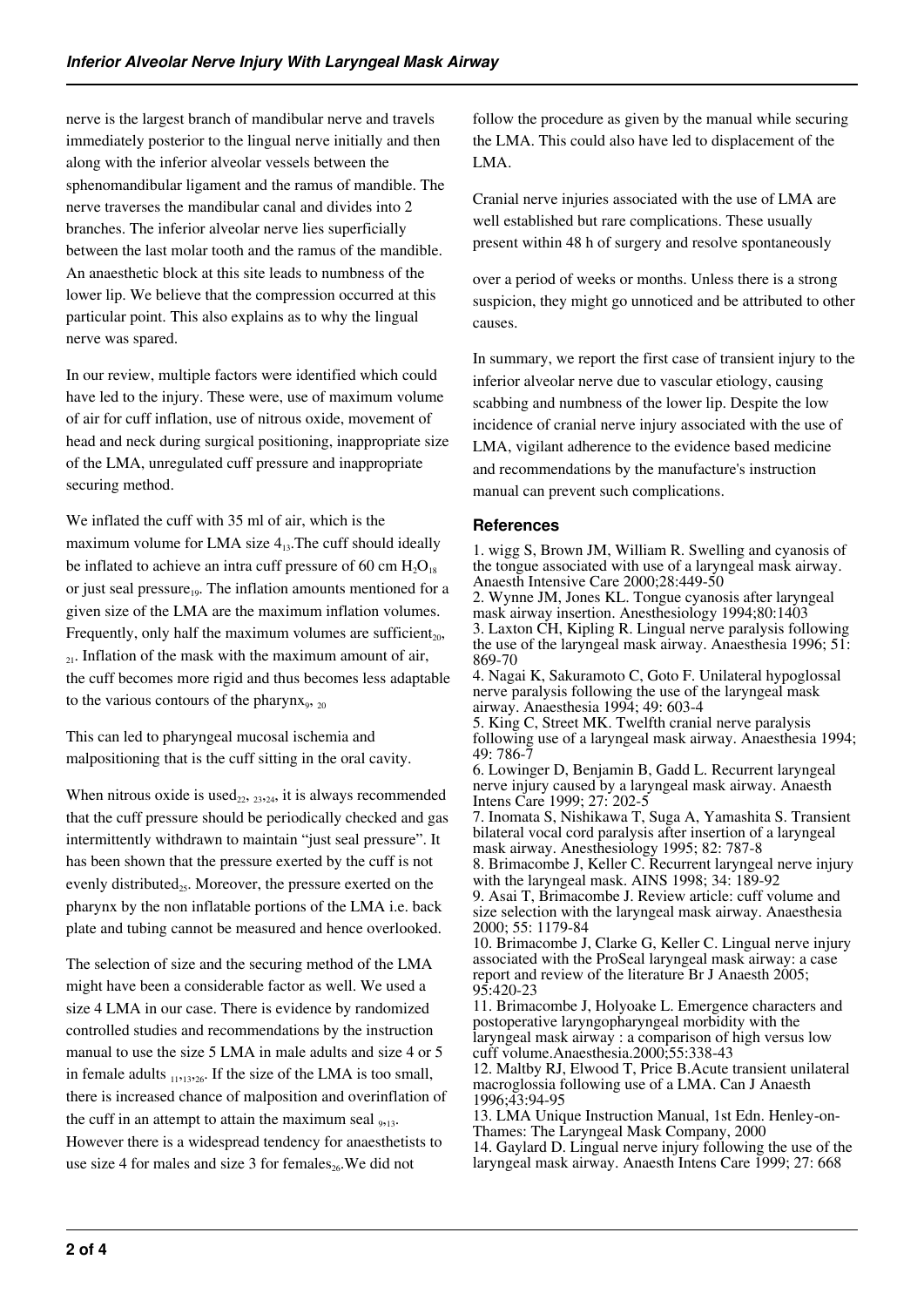15. Umapathy N, Eliathamby TG, Timms MS. Paralysis of the hypoglossal and pharyngeal branches of the vagus nerve after use of a LMA and ETT. Br J Anaesth 2001; 87: 322 16. Cros AM, Pitti R, Conil C, Giraud D, Verhulst J. Severe dysphonia after use of a laryngeal mask airway.

Anesthesiology 1997; 86: 498-500

17. Higgins PP, Chung F, Mezei G: Postoperative sore throat after ambulatory surgery. Br J Anaesth 2002

; 88:582-4

18. Brimacombe J, Keller C. Comparison of the disposable versus the reusable laryngeal mask airway in paralysed adult patients. Anesthesia and Analgesia 1998;87:921-4

19. Brimacombe J. Problems. In: Laryngeal Mask

Anesthesia. Principles and Practice, 2nd Edn. London: W.B. Saunders, 2005; 551-76

20. Brimacombe J, Keller C.A comparison of pharyngeal mucosal pressure and airway sealing pressure with the laryngeal mask airway in anesthetized adult patient. Anesthesiology 1999;90:1001-6

21. Keller C, Puehringer.The influence of cuff volume on oropharyngeal leak pressure and fiberoptic position with laryngeal mask airway.Br J Anaesth 1998;91:1661-5

22. Lumb AB, Wrigley MW.The effect of nitrous oxide on laryngeal mask cuff pressure. In vitro and in vivo studies. Anaesthesia 1992;47:320-3

23. Lacroix, Billard V. Prevention of postoperative sore throat during the use of the laryngeal mask airway.Br J Anaesth 1996;76:(suppl.2):16

24. Burgard G, Brunne B. The effect of laryngeal mask cuff pressure on post operative sore throat incidence. Journal of Clinical Anesthesia 1996;8:198-201

25. Keller C, Brimacombe J. Pharyngeal mucosal pressures, airway sealing pressures and fibreoptic position with intubating versus the standard laryngeal mask airway. Anesthesiology 1999;90:1001-6

26. Asai T, Howell TK. Appropriate size and inflation of the laryngeal mask airway.Br J Anaesth 1998;80:470-74